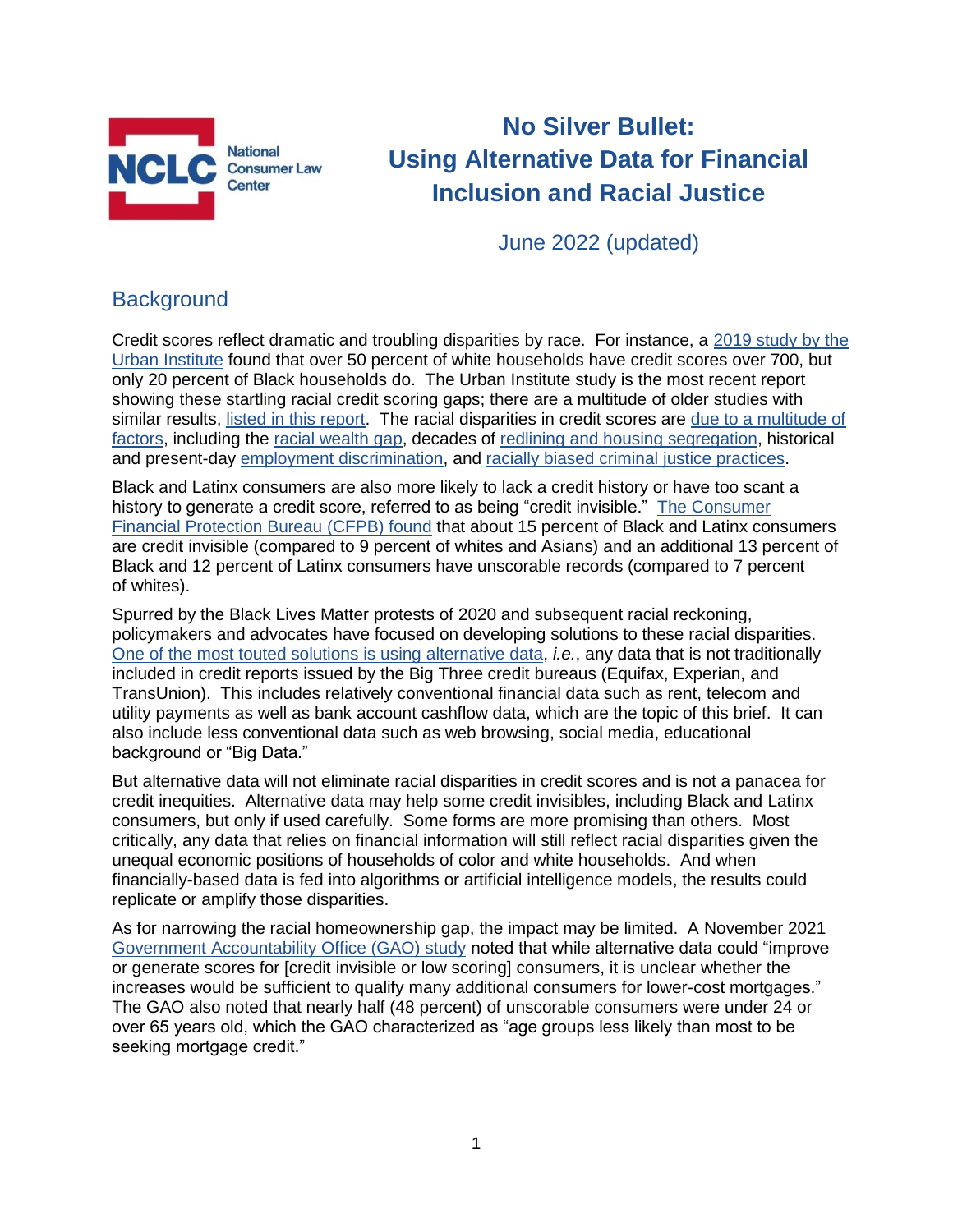## The Details Matter

As discussed in an [earlier NCLC Policy Brief,](https://www.nclc.org/issues/issue-brief-credit-invisibility-and-alternative-data.html) the "devil is in the details" with respect to alternative data. Some types and approaches to using it are helpful or promising, but others are harmful or pose risks. The following discussion elaborates on this and discusses the implications of each type of data in reducing racial disparities in credit scoring.

### *1. Rent Payment Data*

Rent payment data is often aggressively promoted as a form of alternative data, and it

#### **Important Consumer Protections for Alternative Data**

To be most beneficial and avoid harming vulnerable consumers, alternative data should be:

- used only with the explicit and knowing permission or opt-in of the consumer
- exclusively consist of positive payment data
- be accessed by means other than the Big Three credit bureaus to avoid furthering entrenching their oligopoly position.

can be promising. [One pilot study](https://www.creditbuildersalliance.org/wp-content/uploads/2019/06/CBA-Power-of-Rent-Reporting-Pilot-White-Paper.pdf) of affordable housing residents found that 79% experienced an increase in their credit score due to rent payment reporting, by an average of 23 points.

However, rent payments must be reported in a manner that aids and empowers the renters who can benefit from them, but does not harm households struggling with housing costs. Rent payment reporting should always be with the consumer's active permission – it should be *opt-in* only. Consumers should always have control over whether their data is shared as a basic principle. In addition, rent reporting should be limited to only positive payment information; programs that report negative or "full file" information have the potential to hurt the most vulnerable.

A consumer lawyer providing *pro bono* services at a homeless shelter sent NCLC a troubling example of the potentially devastating consequences from full-file rent reporting

*I was shocked to find out that most of the problems had to do with credit reporting – right down my alley. Of the 10 or so folks I've met with so far, at least 6 were living in the shelter solely because a rent-related credit reporting issue had shut them out of the housing market. These are folks with enough income to pay market, non-subsidized rent, but were nevertheless forced to move their families into a homeless shelter simply because their credit history disqualified them from renting. And, it's not a credit score problem. Folks with decent credit scores were automatically disqualified because of a past rent delinquency (even a single 30-day late). … I'm keenly aware of the outsized role credit reporting can play in keeping folks in difficult financial situations in general, but I was shocked to see a direct connection to something as extreme as homelessness.*

Email from Kenneth Riemer to Chi Chi Wu. April 7, 2022.

The pandemic has illustrated the potential harm of rent reporting if done incorrectly. At various times during the past two years, between [six million](https://nationalequityatlas.org/rent-debt-in-america) to [thirteen million](https://www.cbpp.org/research/poverty-and-inequality/new-data-millions-struggling-to-eat-and-pay-rent) households have been behind in rent. These households are disproportionately renters of color; for example, [in](https://www.cbpp.org/research/poverty-and-inequality/new-data-millions-struggling-to-eat-and-pay-rent)  [September 2020,](https://www.cbpp.org/research/poverty-and-inequality/new-data-millions-struggling-to-eat-and-pay-rent) about 1 in 4 Black and Asian renters and 1 in 5 Latinx renters said they were not caught up on rent, compared to just 1 in 9 white renters. These tenants would all suffer significant credit harm to their credit reports if rent reporting is not positive-only and voluntary.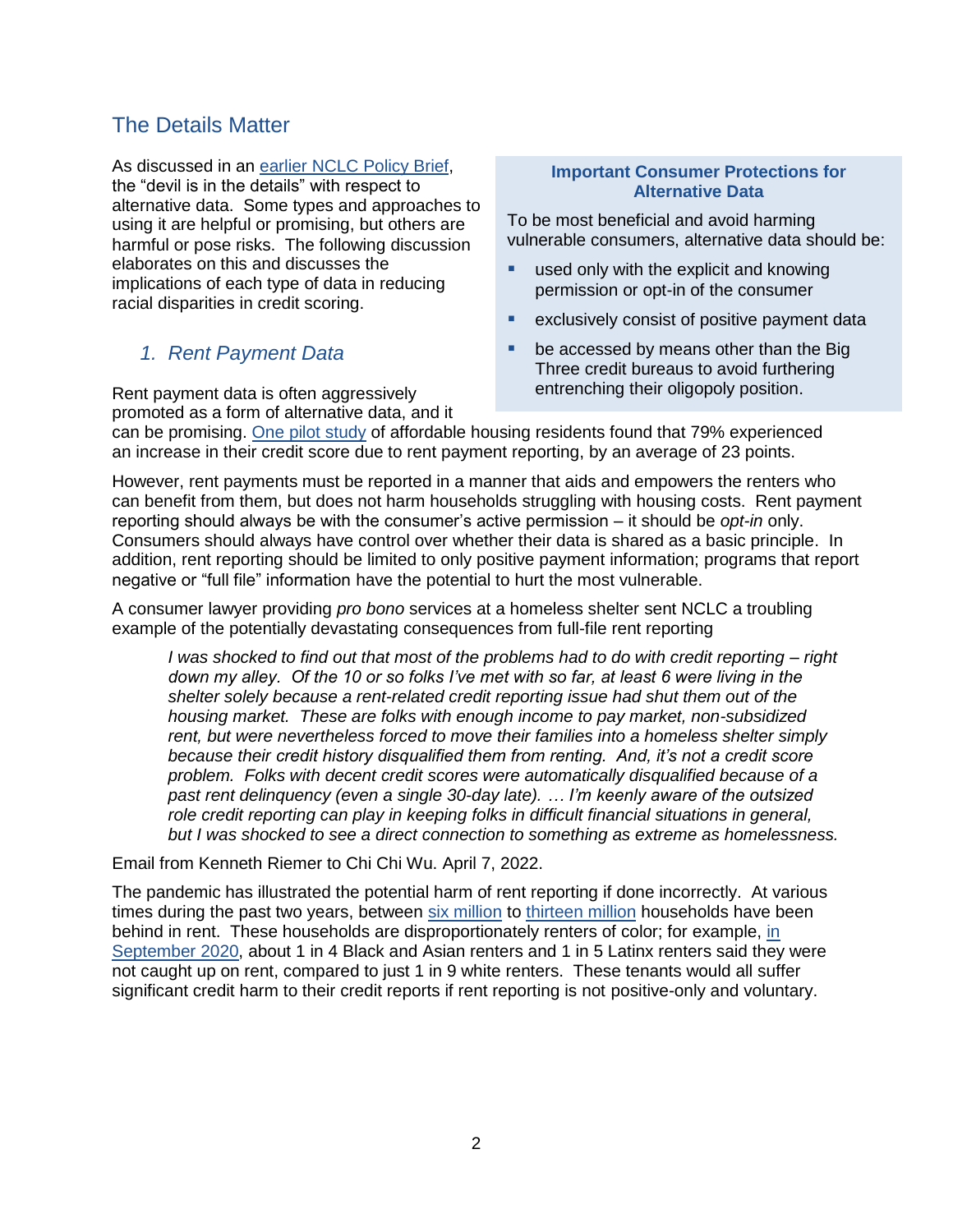### *2. Utility payments*

Consumer advocates have [consistently opposed](https://www.nclc.org/images/pdf/credit_reports/credit_reports_full_utility_dec2009.pdf) efforts to promote "full file" monthly reporting of gas and electric bill payment data to the Big Three credit bureaus, unless such efforts are voluntary for consumers. Such efforts have the potential to harm low-income consumers by adding reports about payments that are only 30 or 60 days late. The impact could be especially harsh on families who need time to pay off winter or summer bill spikes. Reporting of late payments could also undermine state consumer protections, such as prohibitions against wintertime shut offs for elderly or other vulnerable consumers, by compelling them to immediately pay seasonally high bills at the expense of other necessities.

Like rent payments, racial disparities exist in utility payment data. As an NCLC report details:

African American and Latinx households are far more likely to experience a loss of heating or cooling due to an inability to pay bills and COVID-19 has only widened this gap. Survey data from Indiana University shows that low-income Black households are sent utility disconnection notices at two times the rate and have their electricity disconnected at five times the rate compared to low-income white households. Hispanic households receive notices at five times the rate and lost electricity at eight times the rate.

[Report: More Must Be Done to Prevent Utility Consumers from Losing Service Due to COVID-](https://bit.ly/more-covid-util-arrearages#page-12)[Driven Arrearages,](https://bit.ly/more-covid-util-arrearages#page-12) Nov. 2021 (p.10, footnotes omitted).

### *3. Bank Account Transaction & Cashflow Data*

Bank account transaction and cashflow information holds great promise as a form of alternative data, but also great risk. [Research](https://finreglab.org/wp-content/uploads/2019/07/FRL_Research-Report_Final.pdf) by FinRegLab has shown that this data has the potential to help borrowers of color who might otherwise face constraints on their ability to access credit. Because it includes both income and expense information, bank account data can reveal whether a consumer has sufficient funds to afford taking on a loan.

But while it could open the doors to for some credit invisible consumers, the sharing of this data should only occur with the consumer's knowing and active permission. Bank account transaction data can be very sensitive and revealing, especially since a credit invisible consumer would not have a credit card and thus would likely be using a debit card for many transactions. The data might show when the consumer gets paid, where they shop, what advocacy organizations they support, or which healthcare providers they use. This sort of information is not only private, but information such as what neighborhood a consumer shops in could reflect racial and socio-economic disparities.

Consumers must never be required to provide this data, especially if they already have a thick credit file that qualifies them for credit. The nightmare scenario is a system where every consumer – thin or thick file, high FICO score or not – is forced to give up their privacy and allow creditors, employers, landlords, insurers, and government agencies a direct and permanent digital pipeline to their bank account data.

Furthermore, bank account data will almost certainly exhibit disparities by race. A key factor likely to be used by scoring models is overdrafts, and Black consumers are disproportionately affected by bank overdraft practices. A 2016 [Pew study](http://www.pewtrusts.org/~/media/assets/2016/04/heavyoverdrafters.pdf?la=en) found that Black consumers are 12 percent of the US population, but account for 19 percent of the heavy overdrafters. Indeed, the ability of cash flow data to help minority and low-and moderate-income consumers will not bear fruit unless and until bank overdraft abuses are brought to an end.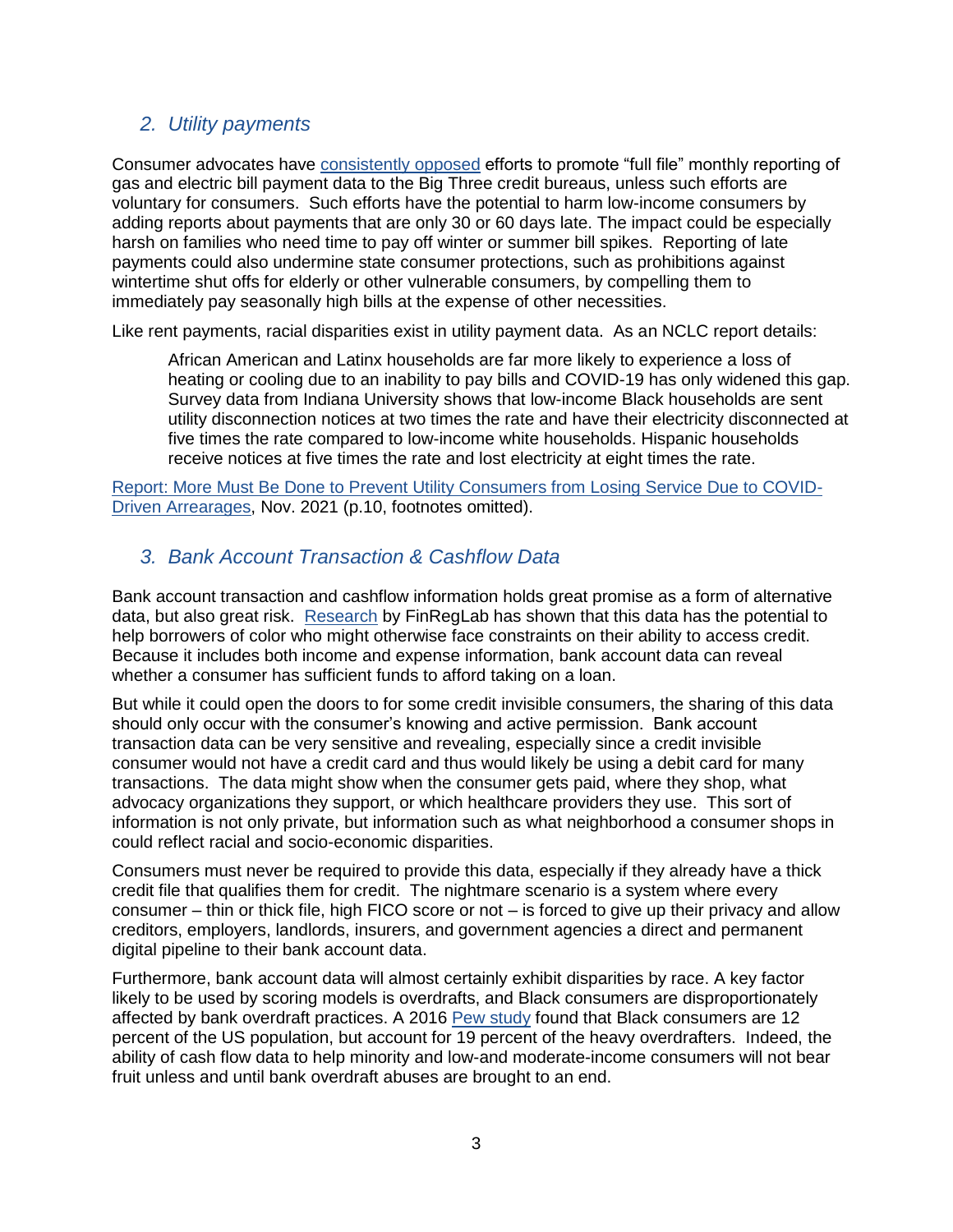Black consumers are also [disproportionately unbanked](https://www.fdic.gov/analysis/household-survey/2019report.pdf) – 13.8 percent of Black households were unbanked in 2019 (as well as 12.2 percent of Latinx households) compared to 2.5 percent of white households. Being unbanked, of course, excludes consumers from the possibility of using cashflow data. A significant portion of unbanked consumers leave or are forced out of traditional bank accounts [because of high overdraft fees.](http://www.nclc.org/images/pdf/pr-reports/Account-Screening-CRA-Agencies-BankingAccess101915.pdf)

# Stop Feeding the Credit Bureau Oligopoly

The Big Three credit bureaus have promoted the idea of alternative data as a panacea, claiming that it is a form of "credit inclusion." In a [May 2021 Congressional hearing,](https://financialservices.house.gov/uploadedfiles/hhrg-117-ba09-wstate-danaherj-20210526.pdf) the President of TransUnion Consumer Interactive touted the formation of that company's Racial Equity Task Force and emphasized how "alternative data is critical for credit inclusion."

However, one of the biggest criticisms of credit bureaus is that they constitute an oligopoly, indeed a functional monopoly, because consumers can't choose between the Big Three or walk away from them altogether. Including alternative data in credit reports has the effect of feeding even more of our financial information into the database of these three corporations, increasing their oligopoly power.

Consumers need alternatives to the credit bureaus. In this respect, the use of bank account cashflow information is the most promising form of alternative data, [because it does not](https://www.nclc.org/images/pdf/credit_reports/Personal_Finance_Data_testimony.pdf#page=7)  [necessarily involve the credit bureaus](https://www.nclc.org/images/pdf/credit_reports/Personal_Finance_Data_testimony.pdf#page=7) but instead relies on third party "data aggregators." Thus, it could present a true alternative to the oligopoly of the credit bureaus.

# Going Deeper and Better to Reduce Racial Disparities

In addition to using alternative data in a positive manner with consumer control, there will need to be other major efforts in order to minimize racial disparities and make scoring equitable. For one thing, credit scoring models need to be refined and improved with *intentionality*. Intentionality is key - the income disparities and wealth gaps reflected by credit scores were the product of centuries of intentional discrimination. They cannot and will not be reduced or resolved without the same level of intentionality.

Researchers have explored methods and tools to reduce these racial disparities and such efforts should be encouraged. An example is the process known as [adversarial debiasing](https://www.linkedin.com/pulse/theres-fix-problem-biased-algorithms-lending-kareem-saleh/) or [adversarial learning,](https://arxiv.org/pdf/1801.07593.pdf) which uses two adversarial models to maximize the ability of the first model to predict a desired factor (e.g., probability of defaulting on a loan) while the second model that predicts the sensitive attribute (e.g., protected class) minimizes its disparities in the first.

At the same time, other phenomena may have disproportionate impacts on the credit records of Black and Latinx communities. A CFPB report documented [double the rates of complaints](https://files.consumerfinance.gov/f/documents/cfpb_consumer-complaints-throughout-credit-life-cycle_report_2021-09.pdf#page=17) to CFPB in majority Black communities, as well as a greater portion of complaints involving credit reporting in both Black and Latinx communities – [64% of those filing complaints in majority](https://files.consumerfinance.gov/f/documents/cfpb_consumer-complaints-throughout-credit-life-cycle_report_2021-09.pdf#page=25)  [Black communities](https://files.consumerfinance.gov/f/documents/cfpb_consumer-complaints-throughout-credit-life-cycle_report_2021-09.pdf#page=25) and [53% in majority Latinx communities](https://files.consumerfinance.gov/f/documents/cfpb_consumer-complaints-throughout-credit-life-cycle_report_2021-09.pdf#page=28) had a credit reporting complaint versus [37% of those in predominantly white communities.](https://files.consumerfinance.gov/f/documents/cfpb_consumer-complaints-throughout-credit-life-cycle_report_2021-09.pdf#page=24) The CFPB has suggested that [higher](https://files.consumerfinance.gov/f/documents/cfpb_consumer-complaints-throughout-credit-life-cycle_report_2021-09.pdf#page=28)  [rates of victimization for some kinds of identity theft](https://files.consumerfinance.gov/f/documents/cfpb_consumer-complaints-throughout-credit-life-cycle_report_2021-09.pdf#page=28) may be part of the explanation. The [Federal Trade Commission similarly noted](https://www.ftc.gov/system/files/documents/reports/serving-communities-color-staff-report-federal-trade-commissions-efforts-address-fraud-consumer/ftc-communities-color-report_oct_2021-508-v2.pdf#page=49) that, in majority Black communities, the top problem reported to the FTC Consumer Sentinel database was about credit bureaus – about 21% of the total reports versus 5.2% of the reports in majority white communities and 12% in Latinx communities. [Recent academic work](https://minnesotalawreview.org/article/stealing-identity-from-the-poor/) explains why low-income and minority consumers may be more vulnerable to identity theft than conventional wisdom assumes, and some solutions for that problem.